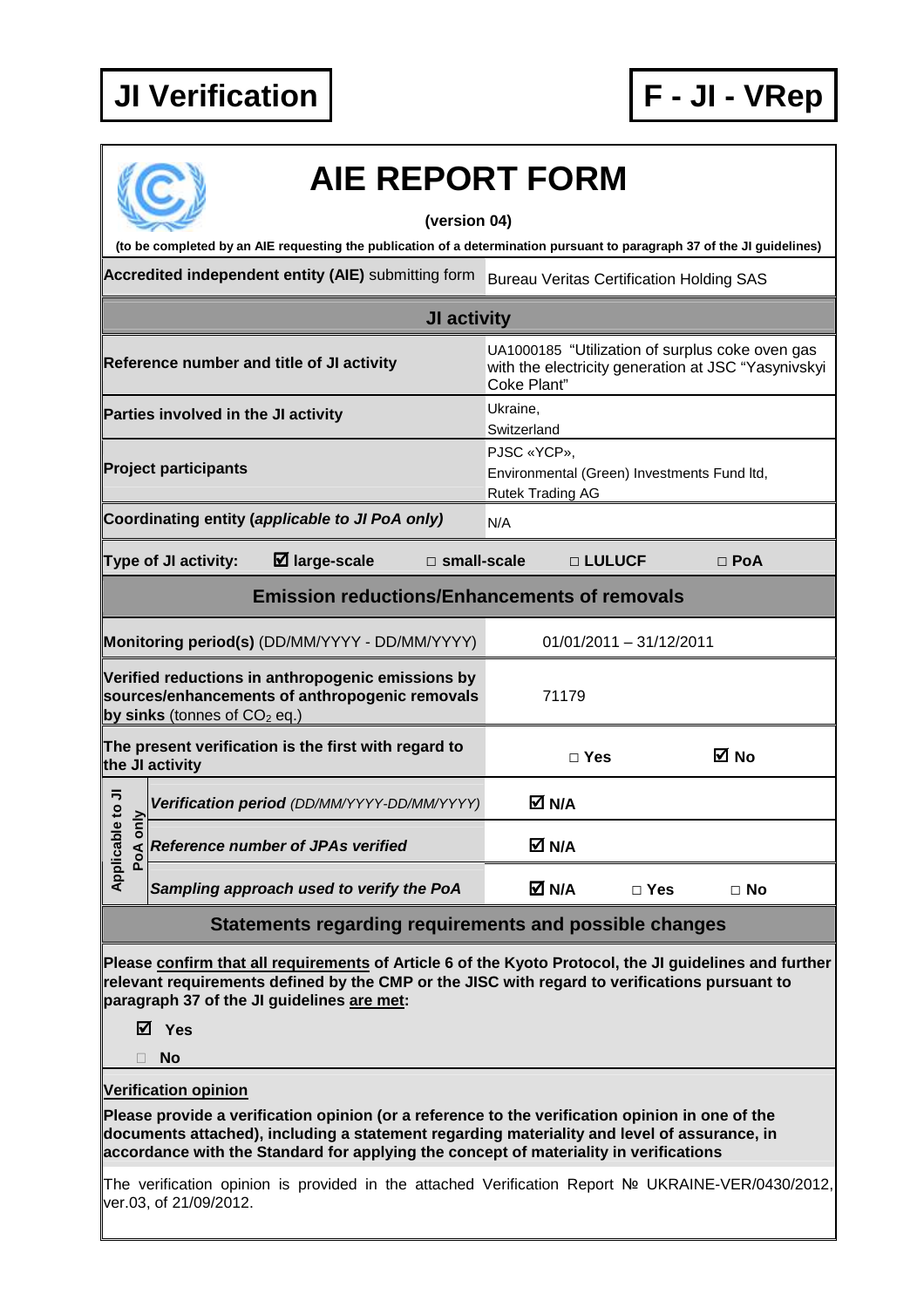| The project design was revised in the current<br>monitoring period, after the determination has<br>been deemed final                                                                                                                                                           |                                                                                                                                                                                                                                                                                                   |                             |                                                                                                                                                            | $\Box$ Yes                       |               | M No      |
|--------------------------------------------------------------------------------------------------------------------------------------------------------------------------------------------------------------------------------------------------------------------------------|---------------------------------------------------------------------------------------------------------------------------------------------------------------------------------------------------------------------------------------------------------------------------------------------------|-----------------------------|------------------------------------------------------------------------------------------------------------------------------------------------------------|----------------------------------|---------------|-----------|
| If yes, please list all revisions to the project design<br>and express a determination opinion (or provide a<br>reference to an attached document containing the<br>required information)                                                                                      |                                                                                                                                                                                                                                                                                                   |                             |                                                                                                                                                            | M N/A                            |               |           |
|                                                                                                                                                                                                                                                                                |                                                                                                                                                                                                                                                                                                   |                             | If project design was revised in the current<br>monitoring period, please confirm that conditions<br>defined in JI guidelines (paragraph 33) are still met | M N/A                            | $\Box$ Yes    | $\Box$ No |
|                                                                                                                                                                                                                                                                                |                                                                                                                                                                                                                                                                                                   |                             | If project design was revised in the current<br>monitoring period, please confirm that the changes<br>do not alter the original determination opinion      | M N/A                            | $\Box$ Yes    | $\Box$ No |
| If project design was revised in the current<br>monitoring period, please confirm that:                                                                                                                                                                                        |                                                                                                                                                                                                                                                                                                   |                             |                                                                                                                                                            |                                  |               |           |
|                                                                                                                                                                                                                                                                                |                                                                                                                                                                                                                                                                                                   |                             | (a) Physical location of the project has not changed                                                                                                       | M N⊿                             | $\Box$ Yes    | $\Box$ No |
|                                                                                                                                                                                                                                                                                |                                                                                                                                                                                                                                                                                                   |                             | (b) If emission sources have changed, they are<br>reflected in an updated monitoring plan                                                                  | M N/A<br>$\Box$ Yes<br>$\Box$ No |               |           |
|                                                                                                                                                                                                                                                                                |                                                                                                                                                                                                                                                                                                   |                             | (c) Baseline scenario has not changed                                                                                                                      | M N⊿<br>$\Box$ Yes<br>$\Box$ No  |               |           |
|                                                                                                                                                                                                                                                                                |                                                                                                                                                                                                                                                                                                   |                             | (d) Changes are consistent with JI specific approach<br>or CDM methodology upon which the<br>determination was prepared for the project                    | M N/A                            | $\Box$ Yes    | $\Box$ No |
| The monitoring plan was revised in the current<br>monitoring period                                                                                                                                                                                                            |                                                                                                                                                                                                                                                                                                   |                             |                                                                                                                                                            | $\Box$ Yes                       |               | ⊠ No      |
|                                                                                                                                                                                                                                                                                |                                                                                                                                                                                                                                                                                                   | (applicable to JI PoA only) | If yes, please specify for which technologies and measures<br>under each type of JPA the monitoring plan was revised                                       |                                  |               |           |
| The current revisions to the monitoring plan<br>improve the accuracy and/or applicability of<br>information collected, compared to the original<br>monitoring plan without changing conformity with<br>the relevant rules and regulations for establishing<br>monitoring plans |                                                                                                                                                                                                                                                                                                   |                             |                                                                                                                                                            | M N/A                            | $\square$ Yes | $\Box$ No |
| List of documents attached to the verification report form                                                                                                                                                                                                                     |                                                                                                                                                                                                                                                                                                   |                             |                                                                                                                                                            |                                  |               |           |
| ☑                                                                                                                                                                                                                                                                              |                                                                                                                                                                                                                                                                                                   | <b>Verification report</b>  |                                                                                                                                                            |                                  |               |           |
| □                                                                                                                                                                                                                                                                              |                                                                                                                                                                                                                                                                                                   |                             | Written approvals by the Parties involved, if applicable                                                                                                   |                                  |               |           |
| ☑<br>Other relevant documents:                                                                                                                                                                                                                                                 |                                                                                                                                                                                                                                                                                                   |                             |                                                                                                                                                            |                                  |               |           |
|                                                                                                                                                                                                                                                                                | Document listing all revisions to the project design, if applicable<br>□                                                                                                                                                                                                                          |                             |                                                                                                                                                            |                                  |               |           |
|                                                                                                                                                                                                                                                                                | Determination that the revisions to the project design, if applicable, do not alter the original<br>□<br>determination opinion and that the conditions defined by paragraph 33 of the JI guidelines are<br>still met                                                                              |                             |                                                                                                                                                            |                                  |               |           |
|                                                                                                                                                                                                                                                                                | □                                                                                                                                                                                                                                                                                                 |                             | Revised monitoring plan, if applicable                                                                                                                     |                                  |               |           |
|                                                                                                                                                                                                                                                                                | Determination that the revisions to the monitoring plan, if applicable, improve the accuracy<br>□<br>and/or applicability of information collected, compared to the original monitoring plan without<br>changing conformity with relevant rules and regulations for establishing monitoring plans |                             |                                                                                                                                                            |                                  |               |           |
|                                                                                                                                                                                                                                                                                | Sampling plan, if applicable (JI PoA only)<br>□                                                                                                                                                                                                                                                   |                             |                                                                                                                                                            |                                  |               |           |
|                                                                                                                                                                                                                                                                                | ☑<br>Any other documents: Excel file of ERUs calculations "Emissions calc<br>(monitor)_2011"                                                                                                                                                                                                      |                             |                                                                                                                                                            |                                  |               |           |
|                                                                                                                                                                                                                                                                                |                                                                                                                                                                                                                                                                                                   |                             |                                                                                                                                                            |                                  |               |           |

F

٦